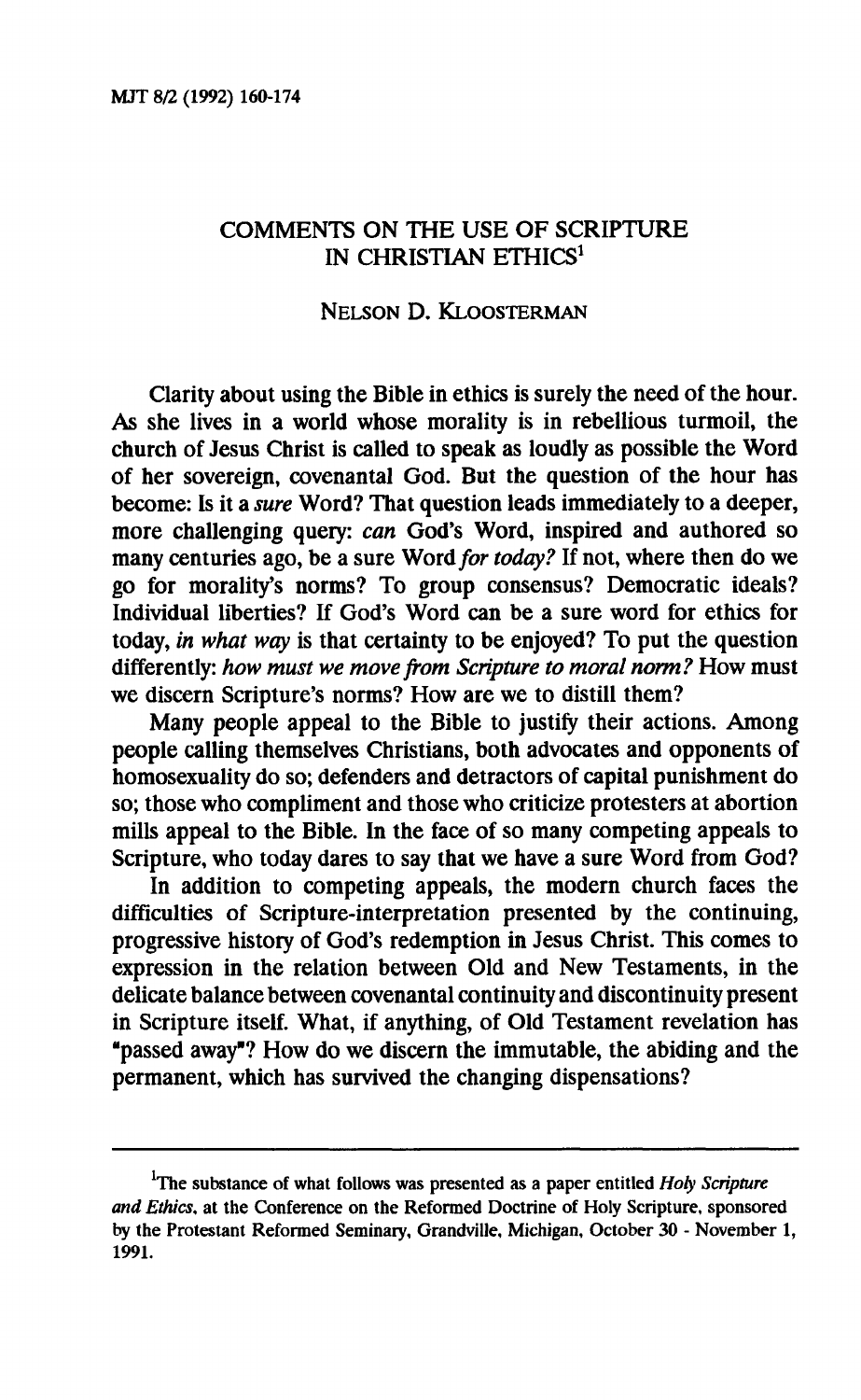**Yet a third challenge is presented by modern developments in science and technology. "What does the Bible say about.. . ?" is one of the most frequent questions fielded by pastors and Christian leaders today. What does the Bible say about family planning? Nuclear weapons? Organ transplants? Living wills?** 

**I raise these matters and identify these challenges not to induce either doubt or skepticism. That, incidentally, has been one widespread result of the modern hermeneutical debate. Each of these three areas of difficulty — conflicting appeals to Scripture, confusion about the permanent core that finds temporal expression in Scripture, and uncertainty with regard to modern moral questions not addressed directly in Scripture — can be used today to take God's Word out of the hands of God's people. When that occurs, people no longer know God's will; and this ignorance is followed quickly by inability:** *don't* **know becomes** *can't* **know. You hear the implicit denial of the ability to know in the question, "What makes you think you're right?" The answer implied by the question is that nobody may** *say* **he is right, because no one person can** *be* **right. Religious skepticism breeds moral relativism.** 

**But that is surely not my purpose in raising these questions. Positively stated, my purpose is (1) to convince you that these challenges to Reformed ethicists present** *real* **difficulties, and (2) to**  show you how these real difficulties can be overcome by employing **resources** *already present* **in our Reformed Confessions and tradition.** 

# *The central problem*

**I wish to narrow the focus of my observations to the question with which every minister must wrestle in writing and preaching every sermon. It involves** *how* **the minister moves from the Bible text to contemporary application, from "then" to "now," from the historical particular to the universally normative. Within Christian ethics, this** *how*  **is called our "ethical warrant." It works exactly like a "hermeneutic" or method of interpretation: everybody has one, few recognize theirs, and variations here account for different theological and ecclesiastical loyalties.** 

**An illustration might serve us well at this point. Imagine yourself to be a preacher who, on three successive Sundays, is bound to preach sermons on each of three commands. On the first Sunday, your text will be: "The first of the firstfruits of your land you shall bring into the house of the LORD your God. You shall not boil a young goat in its mother's milk" (Ex. 23:19). On the second Sunday, you have chosen to**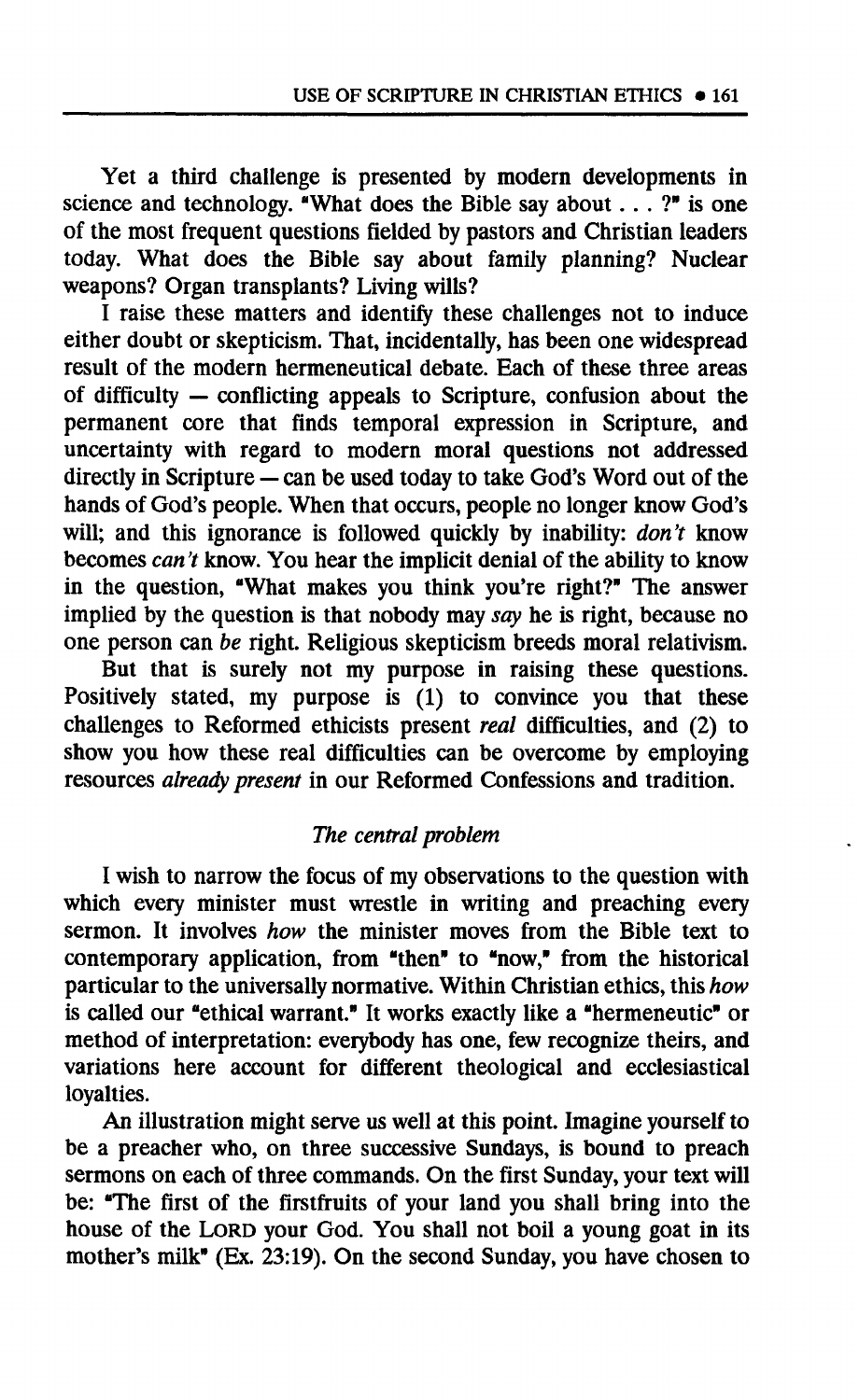**preach on this text: "When you build a new house, then you shall make a parapet for your roof, that you may not bring guilt of bloodshed on your household if anyone falls from it" (Deut. 22:8). And on the third**  Sunday, your preaching text is: "You shall not murder" (Deut. 5:17).

**We all realize that each of these commands is (a part of) Scripture, and that each prescribes or proscribes action, being thereby of interest to Christian ethics. We should also realize that if we were to preach a sermon on each of these, the "application" would sound different from the words of the precept. Each is a command, an imperative; yet each instance of applying the words spoken/written "then" to life "now" will somehow look different from the other.** 

**Applying the prohibition about boiling a kid in its mother's milk to twentieth century North Americans will require some kind of "translation" in terms of the function in biblical times of goat-boiling. The requirement of parapet-building gets translated today into "When you build a swimming pool, then you shall install a fence around it, that you may not be liable for the accidental drowning of your neighbor's child." And you might apply the sixth commandment quite generally and comprehensively, in the light of Christ's own instruction about anger as the root of murder.** 

**This illustration alerts us to the fact that in understanding and applying each of these commandments, a process is taking place whereby we move from the biblical text to the contemporary situation. Christian ethics is interested in that process. How does one move from text to action in each case? As I've indicated, that** *how* **is called the**  *ethical warrant* **which justifies pressing that application as normative.<sup>2</sup>**

# *A necessary starting point*

**At this juncture, we may be tempted to turn to philosophy or linguistic analysis to help determine how we derive our "ought" from the text of Scripture. I believe there is a better way. The answer lies embedded in the Reformed Confessions and tradition. To state the answer briefly, let me say this:** *the relationship between Scripture and ethics involves a normative aspect which is discerned best by observing how Scripture employs Scripture.* **As those who confess the divine inspiration** 

<sup>&</sup>lt;sup>2</sup>For a collection of essays that discuss this matter from a wide range of perspec**tives, cf.** *The Use of Scripture in Moral Theology,* **ed. by Charles E. Curran and Richard A. McCormick,** *Readings in Moral Theology,* **No. 4 (New York: Paulist Press, 1984).**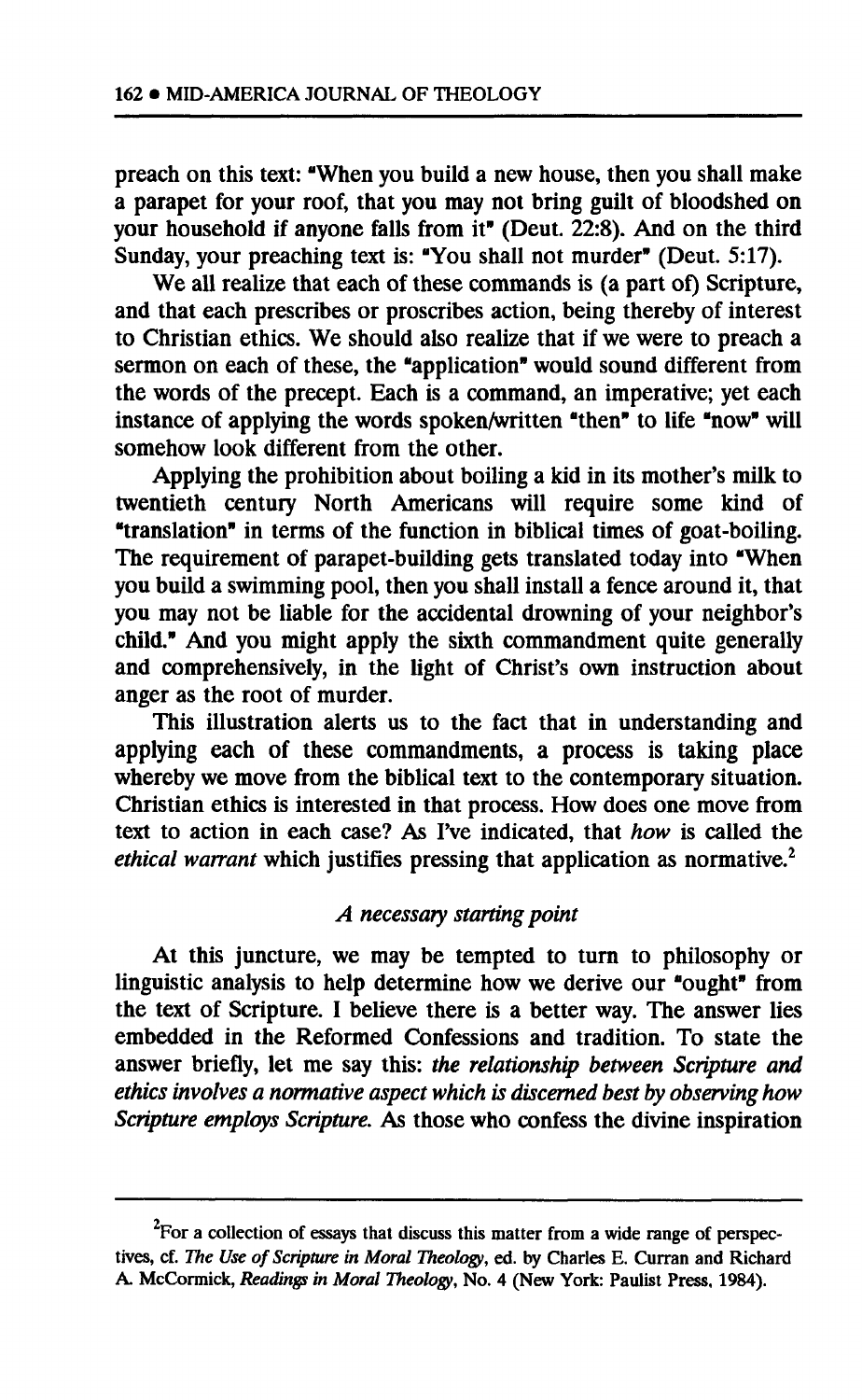**and the unity of Scripture, we need to ask: How does** *God* **move from revelation, from the "text," to the situation?<sup>3</sup>**

**I have in mind, for example, how the New Testament employs the normative aspect of the Old Testament revelation. This normative aspect is identified by some Reformed confessional statements that deal with the law of God. Listen first to the** *Westminster Confession of Faith,*  **Chapter 19:** 

**III. Beside this law, commonly called** *moral,* **God was pleased to give to the people of Israel, as a church under age, ceremonial laws, containing several typical ordinances, partly of worship, prefiguring Christ, his graces, actions, sufferings, and benefits; and partly, holding forth divers instructions of moral duties. All of which ceremonial laws are now abrogated, under the new testament.** 

**IV. To them also, as a body politic, he gave sundry judicial laws, which expired together with the state of that people; not obliging any other now, further than the general equity thereof may require.<sup>4</sup>**

**For now, notice the phrase "the general equity" of the law, something we'll hear again later, from John Calvin. Before the** *Westminster Confession* **was formulated, Guido de Bres and the Reformed churches echoed Scripture this way in the** *Belgic Confession,* **Article 25:** 

**We believe that the ceremonies and symbols of the law ceased at the coming of Christ, and that all the shadows are accomplished; so that the use of them must be abolished among Christians;** *yet the truth and substance of them remain with us in Jesus Christ,* **in whom they have their completion. In the meantime we still use the testimonies taken out of the law and the prophets to confirm us in** 

**<sup>3</sup>For a discussion of this confessional presupposition, cf. J. Douma,** *Voorbeeld of gebod? Enkele opmerkingen over het schriftberoep in de ethiek* **(Kampen: Van den Berg, 1983), 21-22, 68ff.** 

*<sup>4</sup>The [Westminster] Confession of Faith,* **in** *Ecumenical and Reformed Creeds and Confessions,* **classroom edition (Orange City, IA: Mid-America Reformed Seminary, 1991).**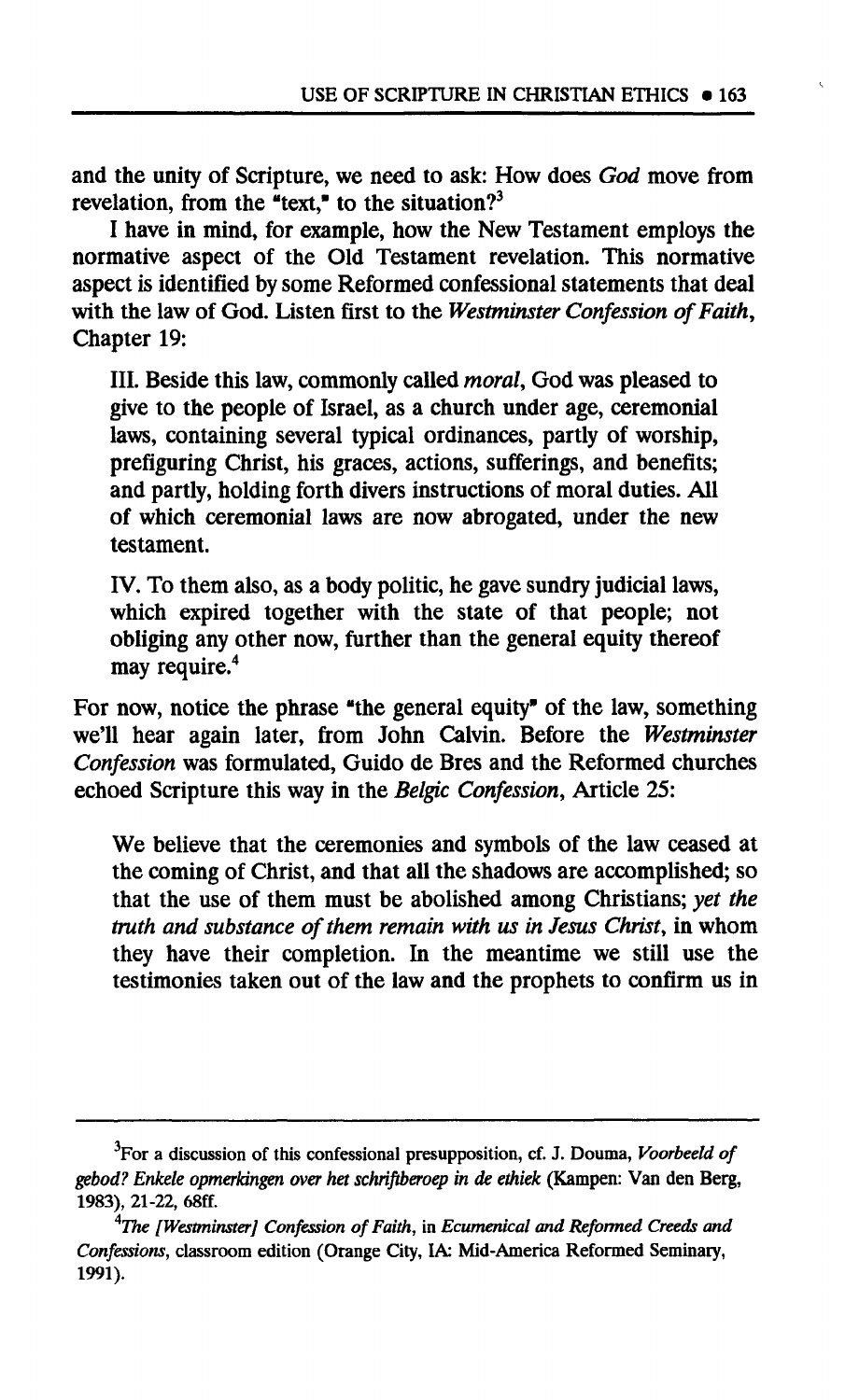**the doctrine of the gospel,** *and to regulate our life in all honorableness to the glory of God, according to his will.<sup>5</sup>*

**Notice here the distinction between, on the one hand, "ceremonies and symbols" and "shadows," and on the other hand, "the truth and substance" of these ceremonies, symbols and shadows. The former** *pass away,* **having been accomplished or fulfilled in Christ; but the latter the truth and substance —** *remain* **to confirm us in the gospel and to regulate our life to God's glory.** 

**Among the hermeneutical principles being formulated here is the distinction between the so-called moral, ceremonial and civil laws of God. But we must remember that no Old Testament Israelite would have invented or employed this artificial distinction; for the Old Testament believer, church and state, temple and courthouse, were regulated by the one, unified law of the LORD, the Torah. But this characterization of divine laws as moral, ceremonial and civil became necessary and useful** *with the progress of redemption.* **It was when the temple no longer served as the New Israel's cultic center, when circumcision was replaced with baptism, when Israel's theocracy was fulfilled by Jesus Christ, that this differentiation became relevant. Even so, perhaps it would be better to speak of moral, ceremonial and civil**  *aspects* **of the** *one* **law of God, rather than three** *kinds* **of laws.** 

**Consequently, the New Testament church — and of this the New Testament Scriptures bear witness — has had to reflect on the question of precisely what, from the Old Testament legislation, retains its validity, its normative force, and what does not.** *How does the Old Testament legislation retain its normative character for the New Testament church?*  **Consider Christ's use of the Old Testament, in the Sermon on the Mount and in his conflicts with the Pharisees concerning the Sabbath. Think also of Peter's vision and subsequent visit to Cornelius (Acts 10); of the Jerusalem council (Acts 15), occasioned by the great influx of Gentile believers into the church; of the apostle Paul's application, in 1 Corinthians 9:9ff., of Deuteronomy 25:4 (about muzzling an ox treading out the grain). Recall as well that all the sins mentioned in Revelation 21:27 and 22:15 as barring people from the New Jerusalem are related in some way to the commands encountered in the Decalogue.** 

*s [Belgic] Confession of Faith,* **in** *Ecumenical and Reformed Creeds and Confessions;*  **italics added.**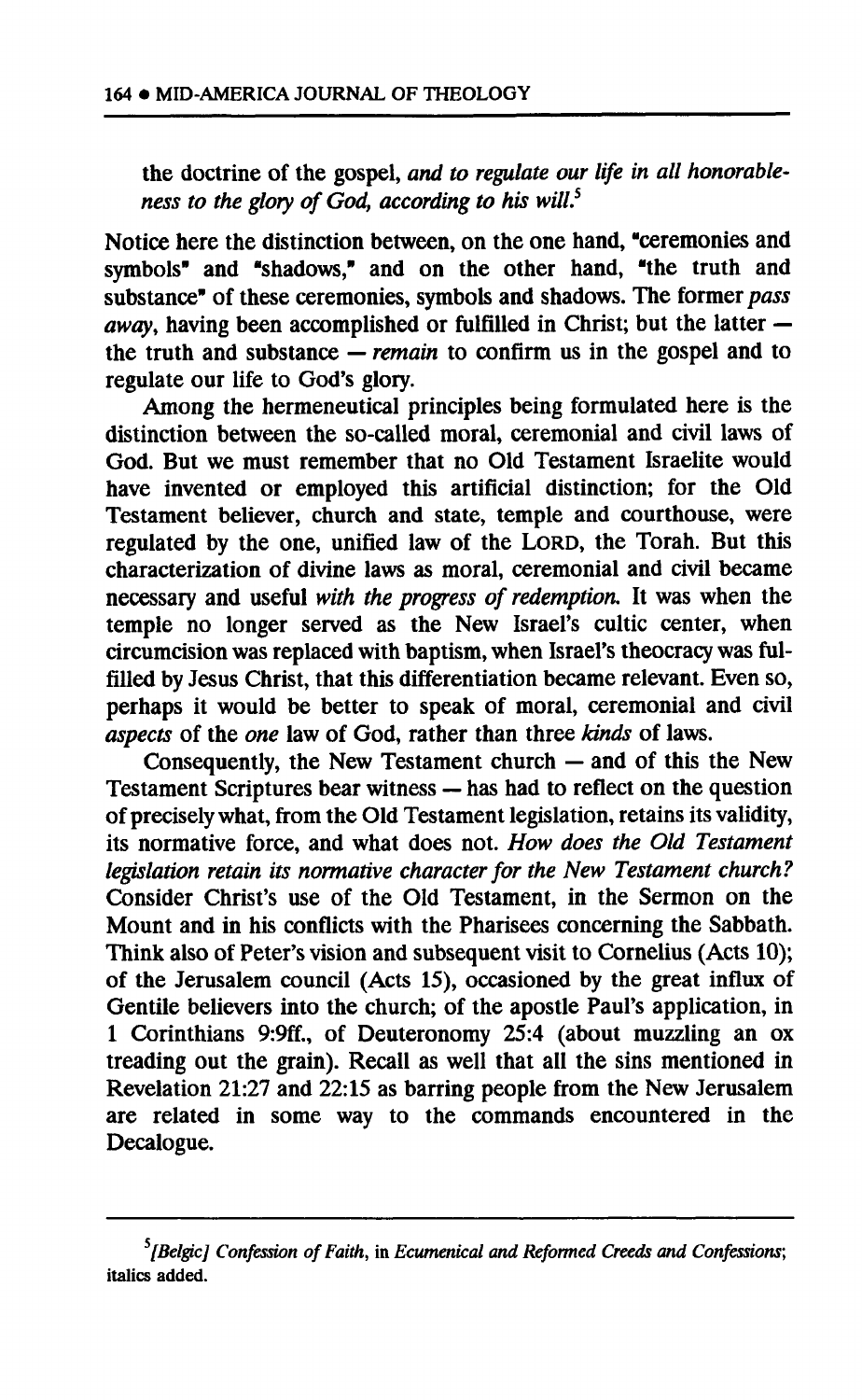### *A covenant-historical hermeneutic*

**One principle to be derived from the New Testament's use of the Old Testament is that** *the manner in which the New Testament employs the Old Testament arises from, is determined by, and corresponds to the progress of revelation and of redemption-history.* 

**The progress of redemption-history compels us to distinguish among various aspects of God's law — for baptism has come in the place of circumcision, and Sabbath has become Sunday. There is the permanent and the passing, the norm and the form. Distinguishing among aspects of the law (moral, ceremonial and civil) compels another choice,**  namely, that of arranging them in terms of rank or centrality. The **Reformed Confessions, and under their tutelage, Reformed ethics, is not embarrassed to recognize the centrality of the** *moral* **aspect of God's law, or as some might put it, God's moral law, also called the Decalogue. It is this aspect that Jesus Christ focuses upon in his teaching in the Sermon on the Mount and in the Sabbath conflicts. It is this aspect that the early church was led to acknowledge, both in apostolic practice and gospel application. The New Testament use of the Old Testament proceeds from viewing God's moral law as constitutional, central and governing, and the ceremonial and civil legislation as the outworking or concretization thereof.<sup>6</sup>**

**Understanding the relationship between moral constitution and ceremonial/civil concretization requires that we see the Decalogue in its**  *covenantal-historical context.* **This brings us back to Exodus 19, which presents the introduction to God's covenant-making with Israel. The story of Sinai begins at Exodus 19:1, and unfolds with covenant conversation between the LORD and Israel, through God's appointed mediator, Moses. Covenantal consecration prepares Israel for God's thundering and Sinai's smoke. Then comes the Decalogue.** 

**The place which the Decalogue occupies in the whole of God's legislation to Israel is not one of isolation, but of concentration. Words which convey this centralized significance of the Deca-**

**<sup>6</sup>Cf. W.H. Velema,** *Wet en evangelie* **(Kampen: J.H. Kok, 1987), 77-80; cf. also Knox Chamblin, "The Law of Moses and the Law of Christ,"** *Continuity and Discontinuity: Perspectives on the Relationship Between the Old and New Testaments. Essays in Honor of S. Lewis Johnson, Jr.,* **ed. by John S. Feinberg (Westchester, IL: Crossway Books, 1988), 192.**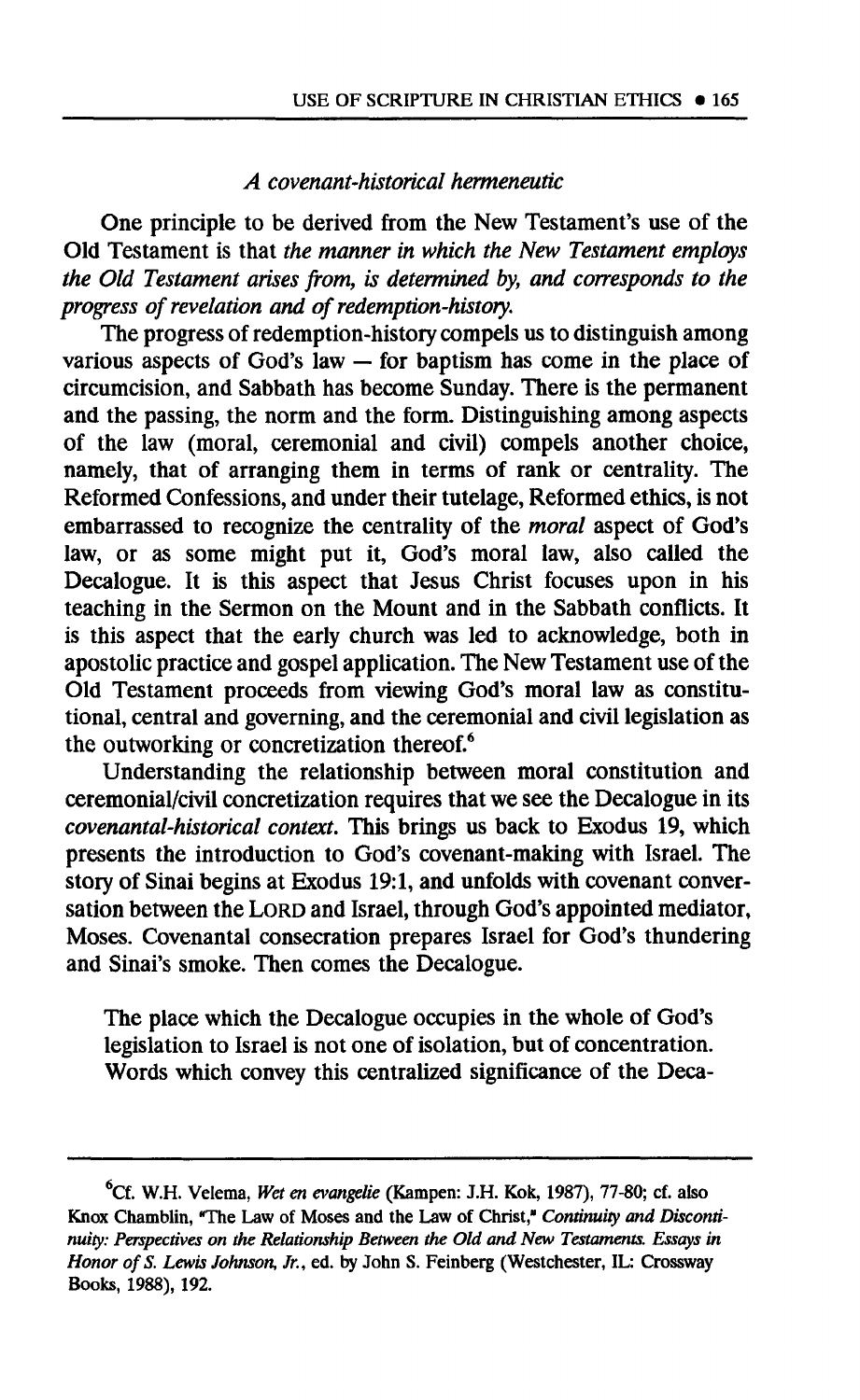**logue in the Old Testament are "key," "summary," "foundation," and "constitution."<sup>7</sup>**

**In the Decalogue we find a most unique moral concentrate (here not the** *verb,* **which means "to bring toward a common center," but the**  *noun,* **meaning "that which is brought to a common center"). Everything else that the LORD commands flows out of the Decalogue, is an outworking thereof, or is determined by it. In the very concisely formulated Decalogue everything concerning our relationship toward God and our neighbor is addressed. Its prologue reminds us that the law's context is one of divine deliverance and mercy, one of grace and power. That it contains two tables testifies to the religious character of ethics and neighbor-love. That the precepts governing our relation to God precede those directing relations with fellow men, teaches that morality and laws governing human relationships are to be anchored in the LORD.** 

**From the Decalogue there is an outward, centrifugal movement in revelation in terms of redemption. The two forms of the Decalogue (Ex. 20 and Deut. 5) bear the marks of that growth or movement. The Decalogue is re-published as Israel prepares to enter a new mode of existence in the land of Canaan as God's chosen people.** 

**This covenantal-historical context involves both constitution** *and*  **concretization, moral center** *and* **ceremonial/civil outworking. This is what some have referred to as norm and form.<sup>8</sup> As the word indicates, the "norm" points to that normative or regulative aspect of the temporal form required during a particular time. The** *norm* **of the eternally valid Decalogue is addressed in a** *form* **that is historically**  *expressed,* **not historically** *determined* **or** *lime-bound.* **Moreover, this norm ("you shall not murder") is expressed in a form appropriate to Israel's particular situation ("when you build a house, you shall build a parapet on your roof"). Notice the three ingredients: norm, form and situation.** 

**We prefer to speak of the Decalogue's** *covenantal-hislorìcaì* **context, rather than simply of its historical context, in order to show that both the principles concentrated in the Decalogue and the manner whereby they are historically concretized in further Old Testament legislation are** 

**Velema, 78.** 

**velema, 92-94; Gordon Spykman,** *How is Scripture Normative in Christian Ethics?*  **(Chicago: RES Theological Conference, 1984), 47, 53.**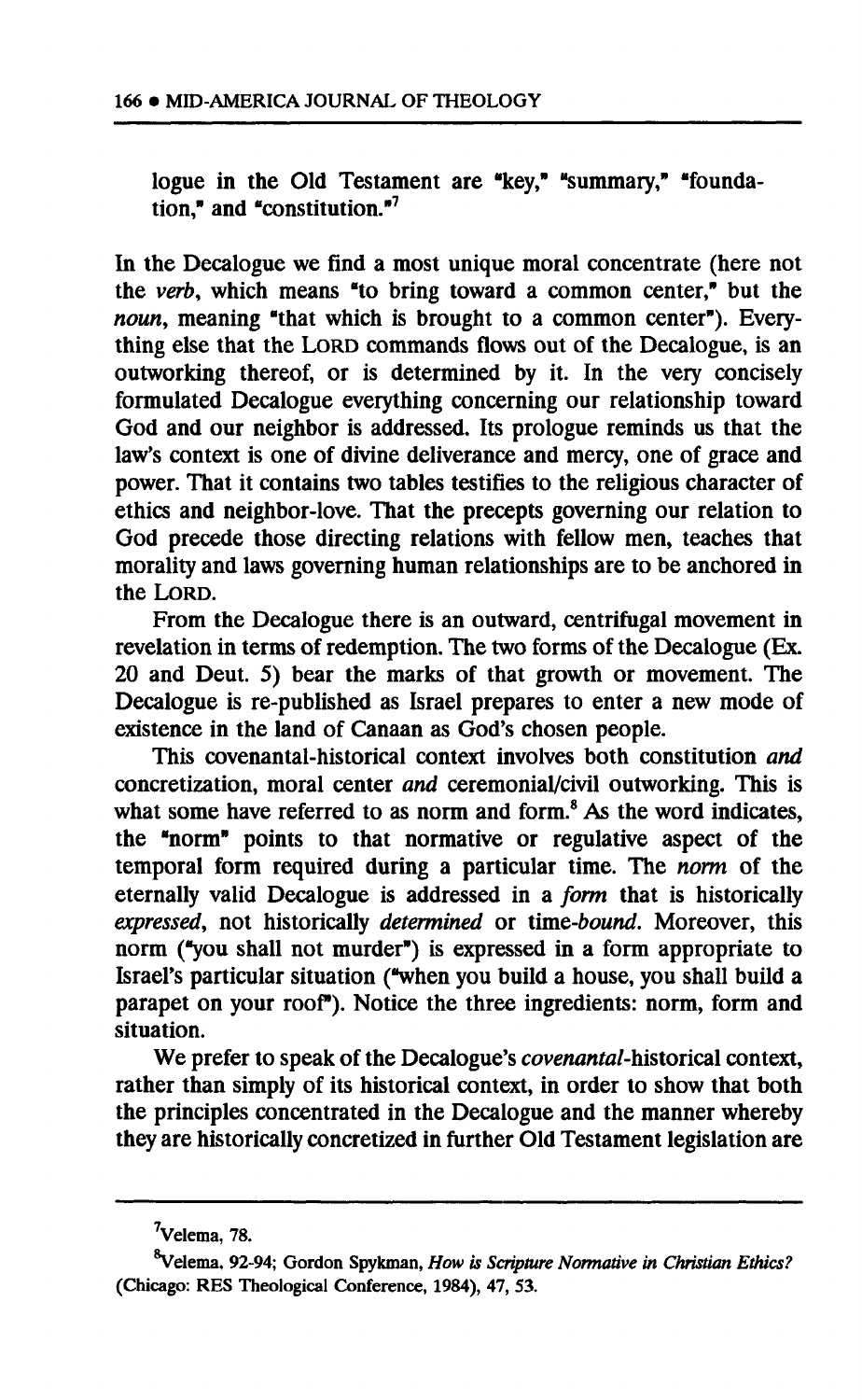**normative. The manner of their concretization has canonical authority.<sup>9</sup> I say this in order to identify what I consider the mistaken underestimation and virtual elimination of these historically concretized commandments by characterizing them as being "just cultural." In these commandments, Israel's Sovereign Redeemer is revealing himself to Israel**  *and to us* **as Legislative Lord by working out the constitutional principles of the covenantal relationship into precepts and ordinances designed to aid, to sustain, to protect and to nurture that covenantal relationship in the land of Canaan, for the sake of the coming Christ.** 

**This legislative dynamic is part of what I would call the dispensational dynamic of the covenant of grace. My use of the term "dispensa**tional" seeks to maintain the delicate biblical balance between continu**ity and discontinuity. One might put it very simply this way:** *there is one covenant, but two dispensations.* **This is much more than merely a historical observation or a biblical-theological maxim. Embedded within this simple statement is a hermeneutic, a way of interpreting and applying the Bible. One covenant — that is: one eternal, abiding norm, constitution, foundation, whose moral concentrate is the Decalogue. Two dispensations — that is: two kinds of administrations, the one an administration under the law, the other in the power of the Spirit.** 

**Bible passages must be positioned within the framework of world history, but also within the framework of God's history of revelation and the history of the covenant.<sup>10</sup> For example, when the Old Testament prescribes capital punishment for adultery, we should investigate how adultery was punished among the nations surrounding Israel in order to assess how severe or mild God's prescribed punishment was for Israel. But it is more important to understand this punishment in the light of what God earlier had said about marriage, in Paradise: "A man shall cleave unto his wife." That divine word is directly relevant to the punishment prescribed in Israel for adultery. But we must also take into account the fact that along with the exodus from Egypt, God constituted his people a theocracy with their own form of government. This revelational-historical situation explains the form of Israel's penal**  sanction for adultery, namely, capital punishment. However, when later **in the new covenant we observe that adulterers in the church are not stoned, that difference is not due to the time-boundness of biblical law,** 

**Velema, 110.** 

**l0For the following illustration, cf.** *Het lezen van de bijbel: Een inleiding,* **by J. van Bmggen (Kampen: J.H. Kok, 1981), 32.**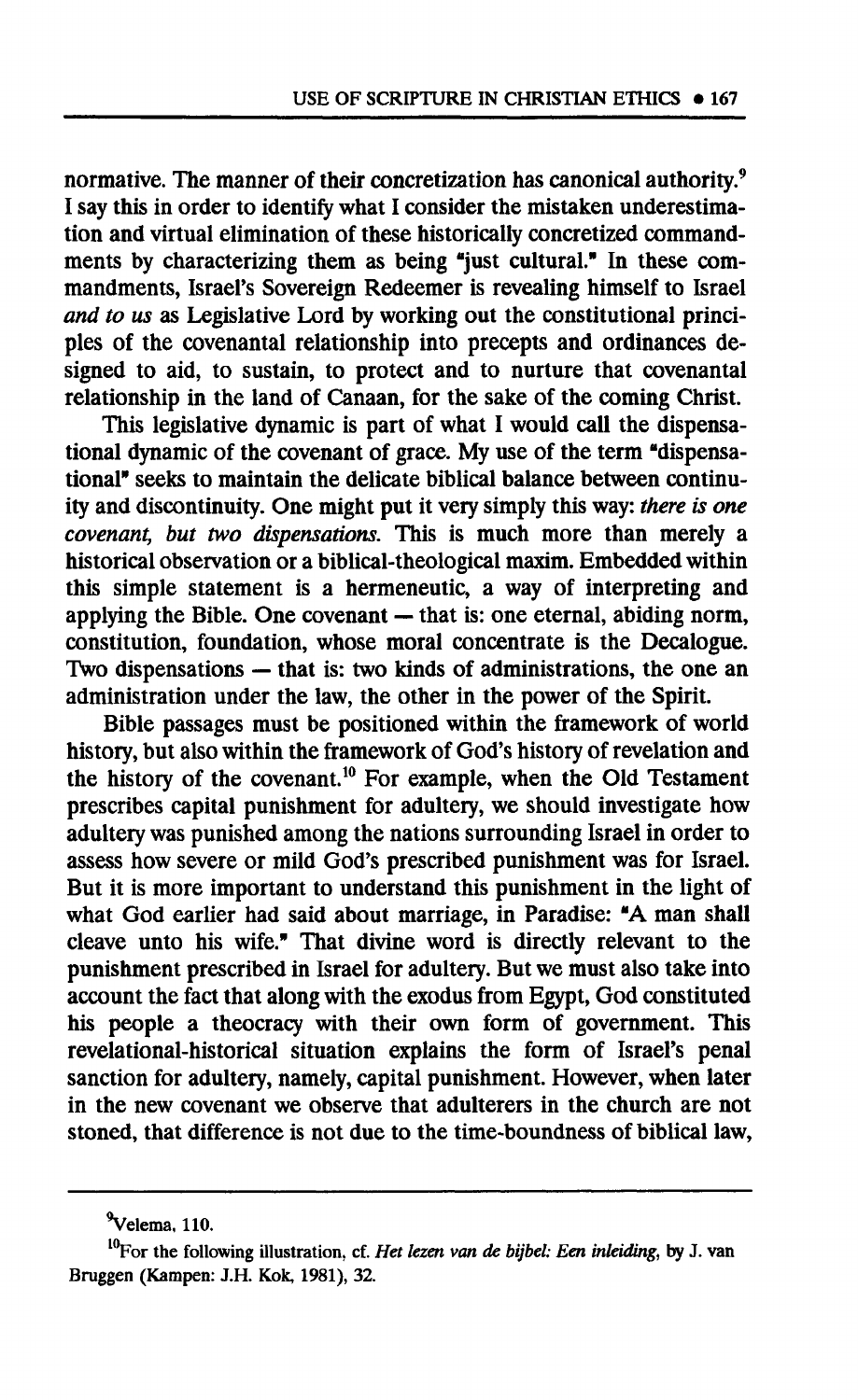**but due to the fact that God has moved in his revelation from a nationally gathered church to an internationally gathered church, gathered from every nation. In the New Testament** *the church no longer exercises judicial/civil authority.* **Since in Israel the church did exercise civil authority in the name of God, the permanent significance of the civil sanction remains firm: the adulterer stands guilty before the God of Paradise! And so we read later, in Revelation, that harlots, murderers and idolaters remain outside the New Jerusalem (Rev. 22:15).** 

**I judge our Reformed Confessions to be saying that the distinction between norm and form was expressed in the Torah and embedded in Old Testament revelation because God designed the law to be, among other things, a custodian to guide Israel to Christ, whose custodial function was taken over by Christ and fulfilled in him (Gal. 3:24-25). Elsewhere, the apostle Paul describes Christ as the end of the law for righteousness to everyone who believes (Rom. 10:4). God knew that Someone More and Greater would be coming, Someone more than the law and greater than Moses. It was to him the law pointed, both in its constitutional norm of love for God and neighbor, and in the temporal form of a plurality of precepts and ordinances aimed at Israel's situation of covenant immaturity.** 

**As we have seen, the Reformed Confessions themselves contain resources for answering the question as to** *how* **the minister moves from the Bible text to contemporary application, from "then" to "now," from the historical particular to the universally normative. This is called, within Christian ethics, our "ethical warrant." Our Confessions help us by pointing to three aspects of Old Testament legislation, and by identifying which among those three remains in force in the New Testament. That the Reformed Confessions are able to do this reflects a hermeneutic that was self-conscious on their part, resulting from a careful listening to God's Word. This confessional hermeneutic is normative for us today. In other words, we subscribe to both the confessional** *content* **distilled from Scripture and** *the way our creeds "hear\* and interpret Scripture-,* **both are normative for a church and theologians who wish to be confessional.<sup>11</sup>**

**In my judgment, the** *Form of Subscription,* **which specifies the extent and nature of confessional allegiance with regard to the** *Three Forms of Unity* **in use among Reformed denominations, compels signatories to endorse not merely the** *content* **of the Confessions, but their** *method of handling Scripture* **as well. This is part of the Holy Spirit's testimony, that we confess all things contained therein** *because* **they agree — not insofar as they agree — with Scripture, in content and hermeneutic. The hermeneutic**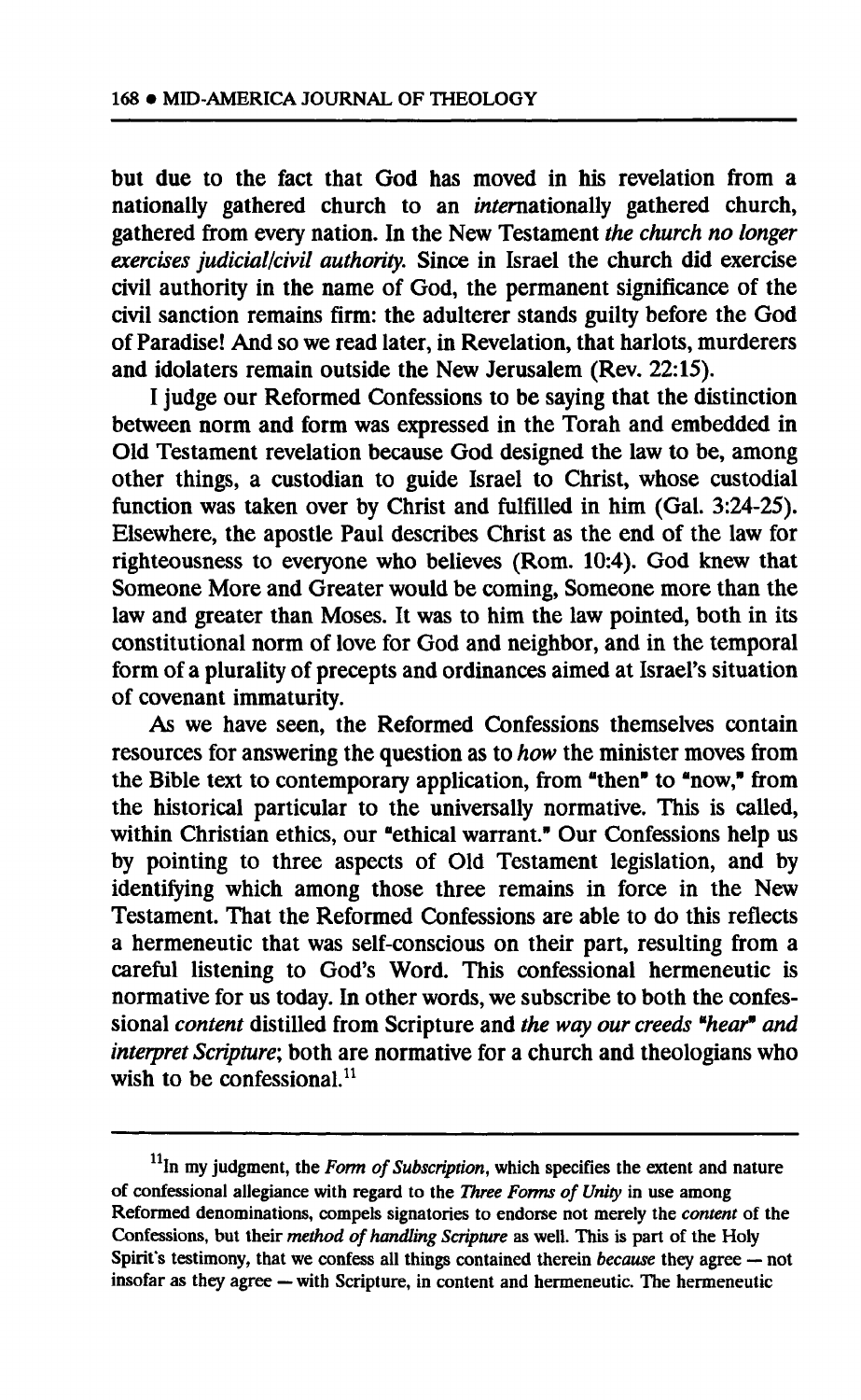#### *John Calvin: Constitutio et aequitas*

**In addition to leaning on the Confessions, we draw further insight from the Reformed tradition. Although it is not normative, it is illuminative for answering the question of how we use Scripture in ethics.** 

**I refer, of course, to John Calvin. In his** *Institutes* **he meets head-on the issue of properly interpreting and applying the Scriptures, particularly the Decalogue:** 

**We must, I say, inquire how far interpretation ought to overstep the limits of the words themselves so that it may be seen to be, not an appendix added to the divine law from men's glosses, but the Lawgiver's pure and authentic meaning faithfully rendered (II.viii.8).** 

**The first principle of interpretation and application is that in his law, God employs synecdoche, whereby one sin is mentioned to cover the whole range of related transgressions. Anyone who "confines his understanding of the law within the narrowness of the words deserves to be laughed at. Therefore, plainly a sober interpretation of the law goes beyond the words; but just how far remains obscure unless some measure be set" (II.viii.8).** 

**And just what is this measure, the limit of proper application of a certain commandment? It is what Calvin calls e the reason of the commandment," why God gave the commandment, the purpose or** *telos*  **of the precept or prohibition. For example, the substance of the fifth commandment is that "it is right and pleasing to God for us to honor those on whom he has bestowed some excellence." Moreover, it should be obvious to all that when a good thing is commanded, the evil it conflicts with is being forbidden; and when evil is forbidden, its opposite is being enjoined.** 

**Later in Book IV of his** *Institutes* **we see Calvin at work employing his own rules, in a way that recognizes the** *eternal norm* **expressed in**  *temporal form,* **evident in the covenantal-historical context of the Old Testament legislation. The subject is Israel's theocracy, and its relevance (normativity) for modern government. When Calvin addresses the matter of civil laws whereby modern states are to be governed, he writes:** 

**employed by the Confessions is the same as that which God himself uses!**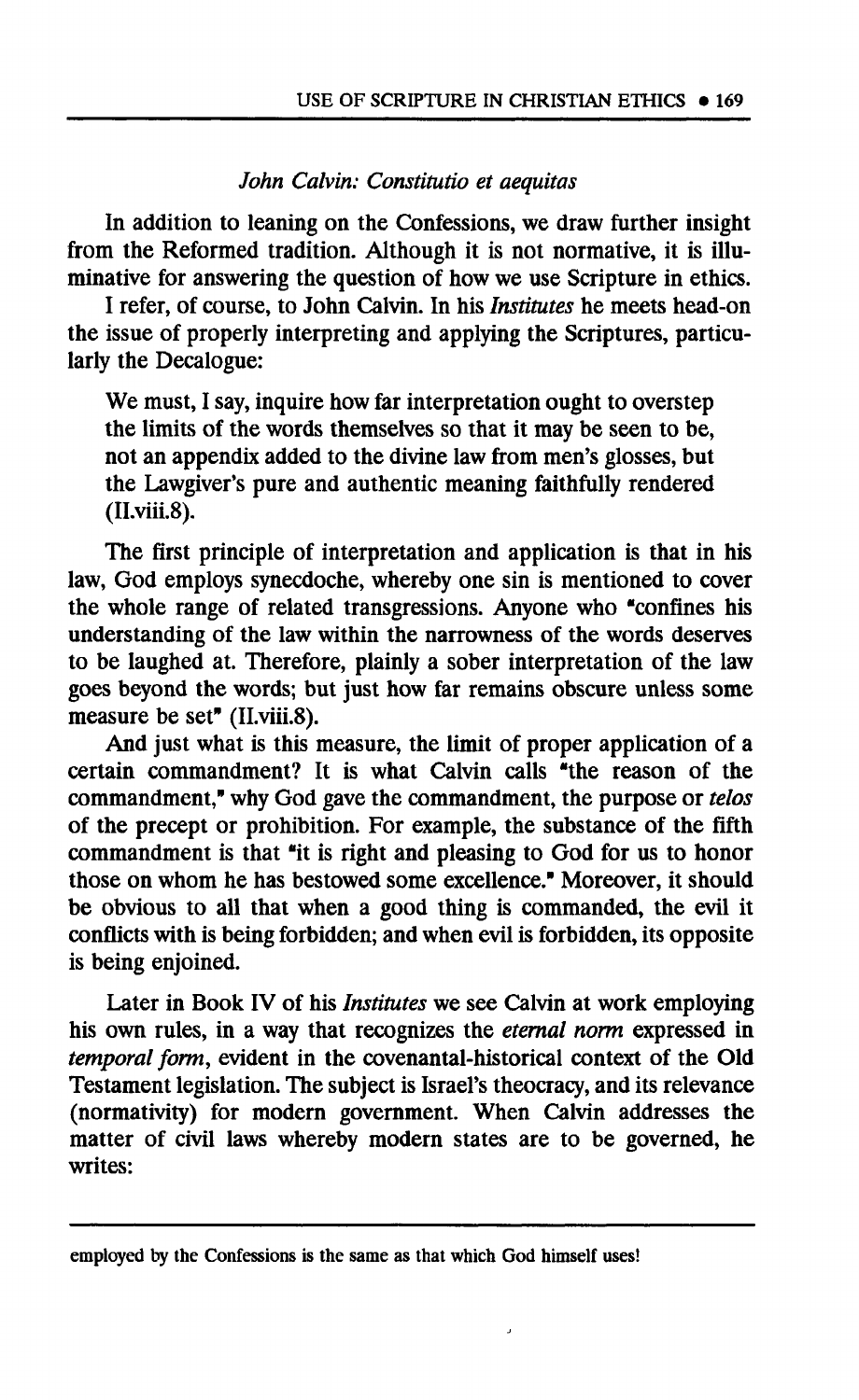**I would have preferred to pass over this matter in utter silence if I were not aware that here many dangerously go astray. For there are some who deny that a commonwealth is duly framed which neglects the political system of Moses, and is ruled by the common laws of nations ... .** 

**We must bear in mind that common division of the whole law of God published by Moses into moral, ceremonial, and judicial laws. And we must consider each of these parts, that we may understand** *what there is in them that pertains to us, and what does not.* **In the meantime, let no one be concerned over the small point that ceremonial and judicial laws pertain also to morals. For the ancient writers who taught this division, although they were not ignorant that these two latter parts had some bearing upon morals, still, because these could be changed or abrogated while morals remained untouched, did not call them moral laws [\(IV.xx.14;](http://IV.xx.14) italics added).** 

**The relevance of ceremonial and civil laws to the New Testament church Calvin explains further, when he insists that:** 

**those ceremonial practices indeed properly belonged to the doctrine of piety .. . and yet could be distinguished from piety itself. In like manner, the** *form* **of their judicial laws, although it had no other intent than how best to preserve that very love which is enjoined by God's eternal law, had something distinct from that precept of love. Therefore, as ceremonial laws could be abrogated while piety remained safe and unharmed, so too,**  *when these judicial laws were taken away, the perpetual duties and precepts of love* **could still remain ([IV.xx.15;](http://IV.xx.15) italics added).** 

**All of this leads Calvin to declare:** 

**What I have said will become plain if in all laws we examine, as we should, these two things: the constitution of the law, and the equity on which its constitution is itself founded and rests. Equity, because it is natural, cannot but be the same for all, and therefore, this same purpose ought to apply to all laws, whatever their object. Constitutions have certain circumstances upon which they in part depend. It does not matter that they are different, provided all equally press toward the same goal of equity ([IV.xx.16\)](http://IV.xx.16).**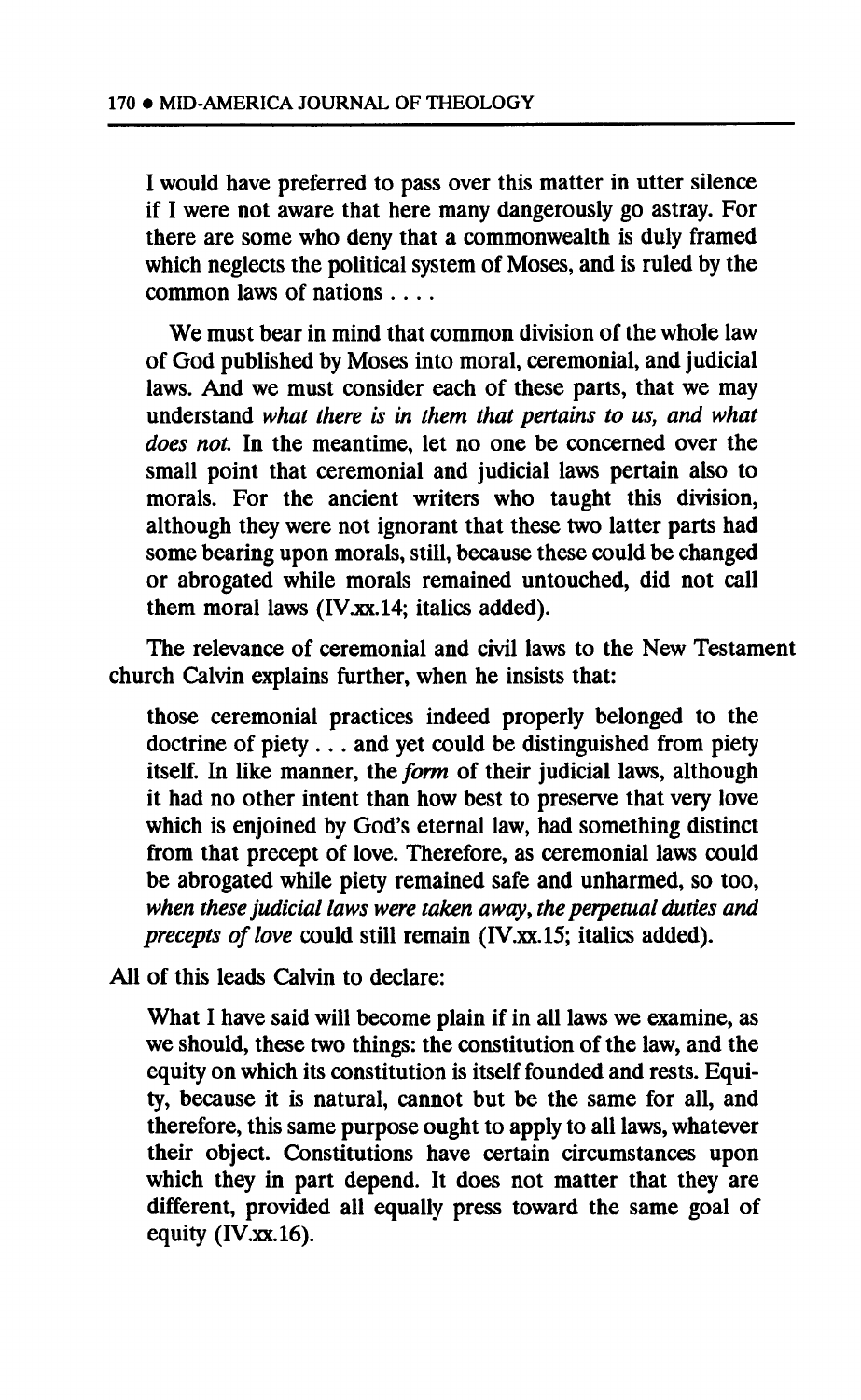**So important is the law's** *equity* **that Calvin describes it as the goal, the rule and the limit of all laws. "Whatever laws shall be framed to that rule, directed to that goal, bound by that limit, there is no reason why we should disapprove of them, howsoever they may differ from the Jewish law, or among themselves." (Please don't be confused by the terms being used here. What we earlier termed Israel's "constitution" [the Decalogue, the concentrate which is permanent] Calvin identifies with the word "equity." And what we earlier termed "concretization" [the passing form] Calvin identifies with the word "constitution.")** 

## *Holy Scripture, ethics and preaching*

**The central problem which has served as the focus of these observations is the question with which every minister must wrestle in writing and preaching every sermon, namely:** *How* **does one move from the Bible text to contemporary application, from "then" to "now," from the historical particular to the universally normative?** 

**In 2 Timothy 3:16-17, the Holy Spirit wrote, "All Scripture is given by inspiration of God, and is profitable for doctrine, for reproof, for correction, for instruction in righteousness, that the man of God may be complete, thoroughly equipped for every good work." Bound up in these verses is the indissoluble connection between hermeneutics, ethics and homiletics. Woven together from the same thread, the unraveling of one entails the unraveling of the other two. This is the tale told by the sad history of theological liberalism, European and North American alike.** 

**There is certainly a priority among hermeneutics, ethics and homiletics. It is the order I have just given: the way you understand God's Word determines the way you apply it, and both determine the way you preach it.** 

**Among the choices offered to Bible-believers today, we must identify the dangers inhering in the hermeneutics, ethics and homiletics of both**  *dispensational discontinuity* **and** *^constructionist continuity.* **The former tends to erect a wall between Old and New Testaments, while the latter tends to undervalue the redemptive-historical discontinuity between Old and New Testaments. We need instead — and both our confessional and theological tradition provide them to us, if only we will receive them a covenantal-historical hermeneutic, ethics and homiletics.** 

**I wish to conclude with a brief sample that attempts to demonstrate these three.**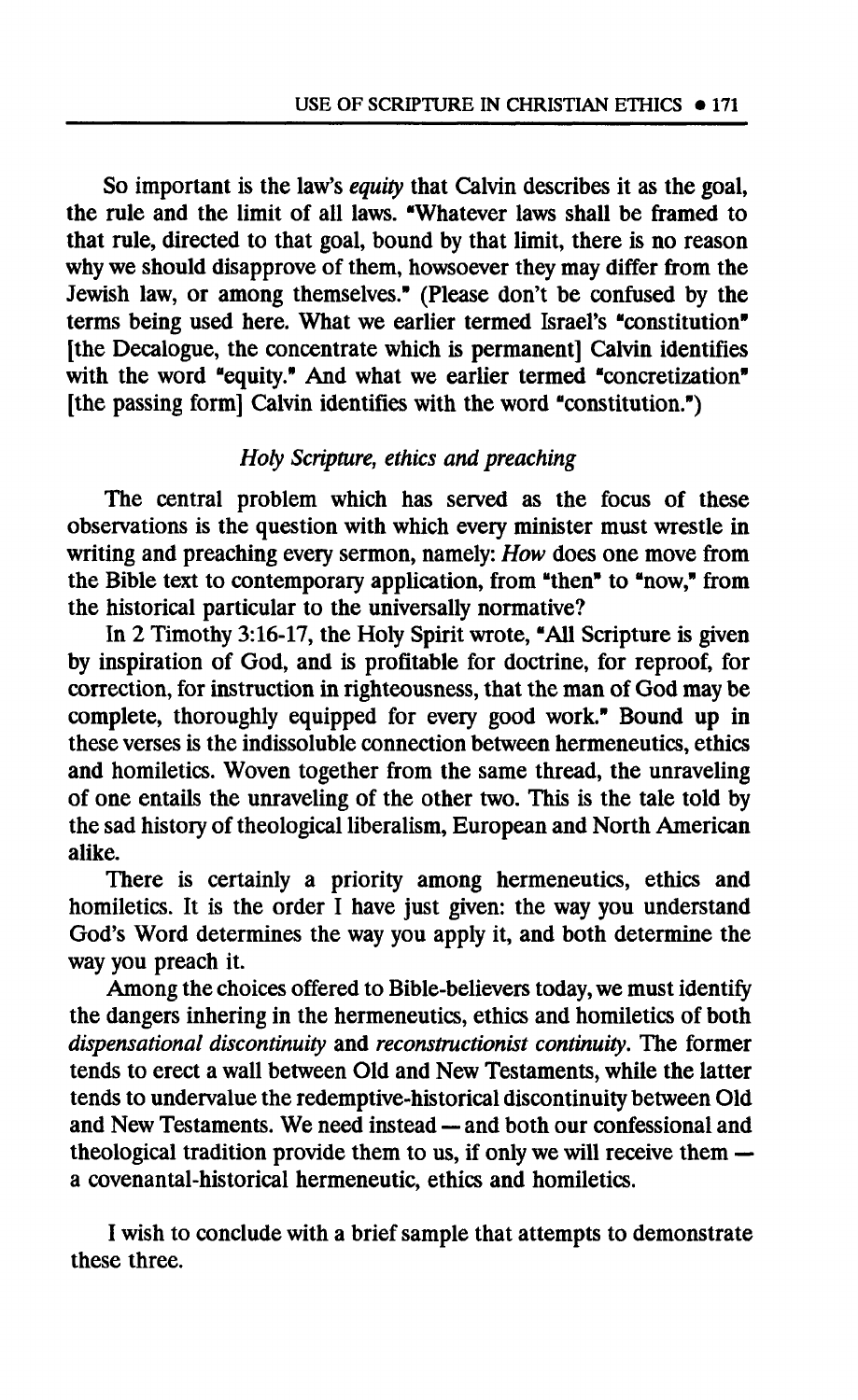**I refer you to Deuteronomy 14:1-2, where we read: "You are the children of the LORD your God; you shall not cut yourselves nor shave the front of your head for the dead. For you are a holy people to the LORD your God, and the LORD has chosen you to be a people for himself, a special treasure above all the peoples who are on the face of the earth."** 

**Notice, first, the suprising address: "You are the children of the LORD your God." That's something we would expect from Paul or John or Jesus. Here, in the Old Testament, we learn the biblical idea of sonship. And this isn't the first time, for in Exodus 4:22-23 we read of Moses being dispatched to Pharaoh to contend for the ownership of Israel, God's son. You see, God's son is in bondage — that is: as good as dead, for all practical purposes, since Israel was unfree.** 

**Then came the exodus, Israel's birthday, so to speak, a day of freedom, a day of life. This was decisive for Israel's style, for her LORD had said, "I am the LORD your God, who brought you out of the land of Egypt, out of the house of bondage." This was the prologue to the law of life, the law defining Israel's** *life-style.* 

**Now, Deuteronomy 14:1-2 teaches Israel, standing on the shore of the Jordan River, ready to enter Canaan, about the style of her grieving at the graveside. This address — "You are the children of the LORD your God" — was to remind crying Israelites, as they stood in the cemetery, that they were free, that is:** *living,* **children of the LORD. Their grieving had to be done in covenant style: like Father, like son! Burying the dead was covenant business!** 

**All of this comes to bear on the activity proscribed by the LORD in verse lb: "you shall not cut yourselves nor shave the front of your head for the dead." In Israel's time and among surrounding nations, there**  were many different grieving customs. We meet some of them in the **Bible: sackcloth, ashes on the head, dirt on the head (cf. Job, David). These customs were shared by Israel's neighbors. But among those neighbors, mourners went still further, to express their grief by cutting their flesh, and by shaving their hair on their foreheads.** 

**Why were these specific mourning customs forbidden among Israel? (Please understand that this is not a question of doubt; the text itself requires us to ask this question!) Because self-mutilation and shedding one's blood were symbolic of maintaining fellowship with the dead. And in Bible times, hair was not only a symbol of strength and virility, but also of freedom. P.O.W.s and slaves were shaved to symbolize their subjection into the hands of another.**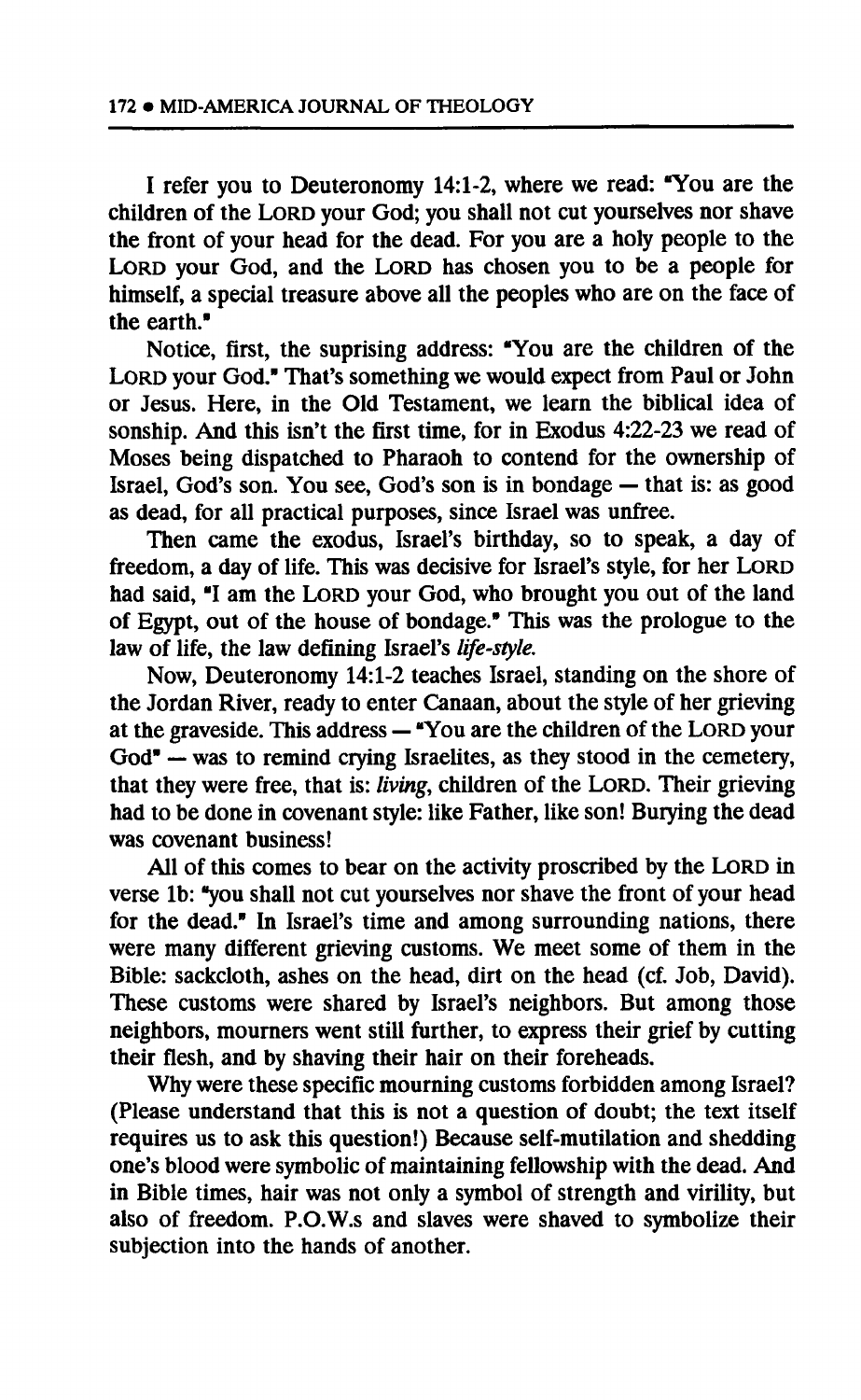**But these expressions of grief were not in covenant style, because these practices failed to recognize — and bear testimony to — God's grace and Israel's status as his children. These practices of self-mutilation and hair-cutting confessed instead domination by the terror and awesomeness** *of death.* **Israel's neighbors were acknowledging by their grieving customs that death was decisive, final and irreversible!** 

**But as the children of the LORD, redeemed from death, Israel's funeral habits had to reflect whose they were. And in this prohibition the LORD sets a limit to his children's grief. For this law prophesies something coming. They may mourn and weep, beat their breasts, cover themselves with sackcloth and ashes — but that was all. Because one day life would overcome death —** *Jesus Christ was on the way, Easter was coming!* **And as a people, Israel was to bear testimony by her funeral customs to the coming Christ.** 

**But then, why does the LORD add verse 2, that Israel is a holy people, and that he had chosen her from among all the nations? Once again he points her to her status: she is holy, chosen, possessed, owned by the LORD. Here we see one of the most fascinating applications of the doctrine of election: to be elect is to belong to the LORD, to be in his possession. Because God owns his people, he will not allow death to be the last word. For Israel, this meant that Easter would come guaranteed! Guaranteed by divine election! God would not let his holy one see corruption (that is, remain in the grave)!** 

**Now some ethics: (1) one of the blessings of living on this side of Easter is that we have the privilege of preparing our funerals as a testimony to the victory of life over death, in Christ Jesus! To discuss and plan our funerals in order to bear witness to God's victory over death in Jesus Christ permits grieving in covenant style. (2) If we are to testify consistently to life in the midst of our tears over death, then we must testify consistently to life while we are living. We live in a society preoccupied with death. In the fall of 1991 the number two best selling non-fiction book was** *Final Exit,* **by Derek Humphry, founder of the Hemlock Society. It's a book that gives tips on how to commit suicide. In modern society death is being glorified in rock music, in homosexuality (same sex has no future, in more respects than one!), through fiscal policies and political ideologies that are suicidal. In this kind of society we must bear witness as children of the LORD to life in Christ Jesus, by the music we listen to and perform, by the generation of a new generation, and by remaining financially and intellectually free to be slaves of Jesus Christ.**